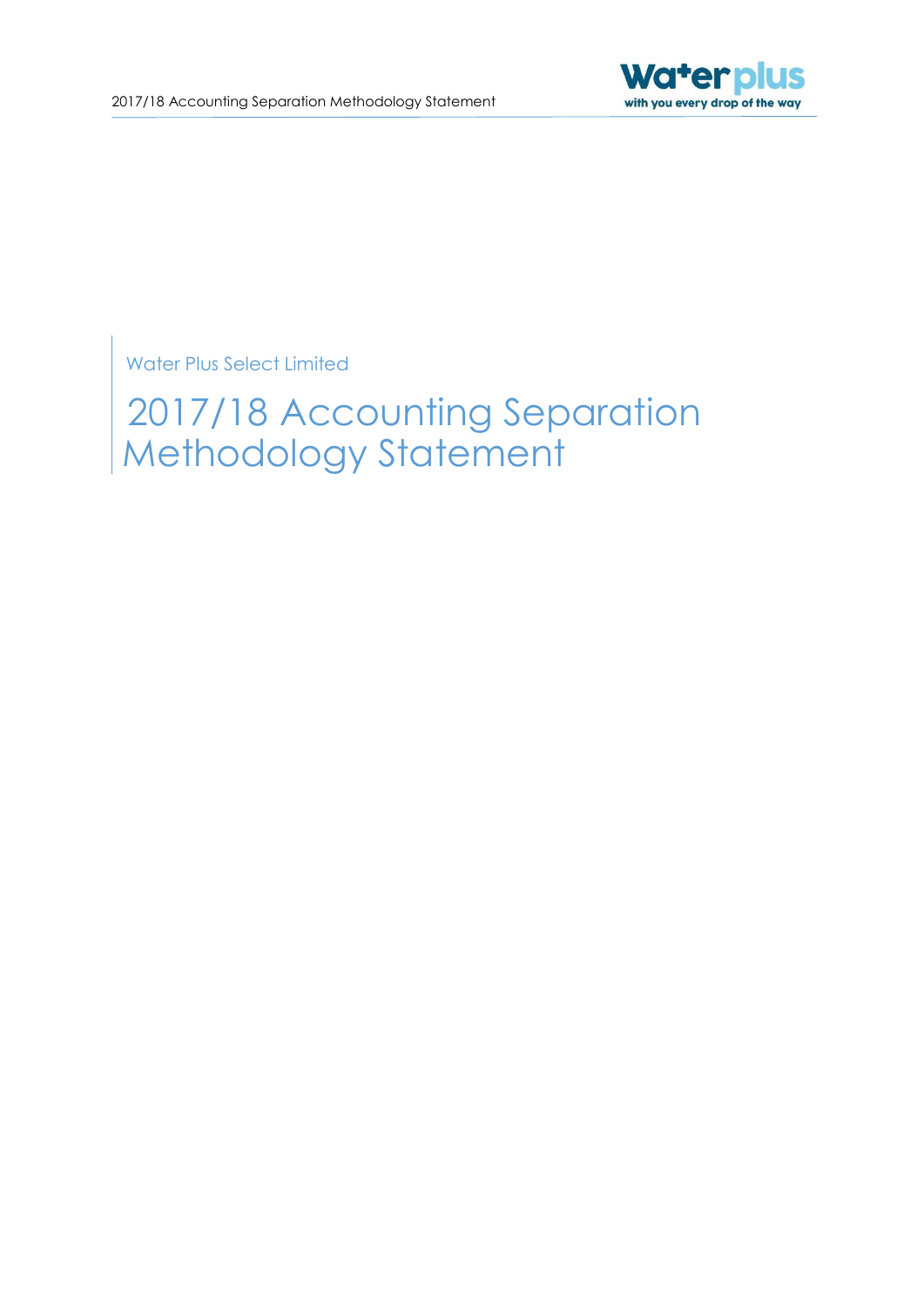

## 1 Table of Contents

| $\overline{2}$ |                                                                         |
|----------------|-------------------------------------------------------------------------|
| 3              |                                                                         |
| 4              |                                                                         |
| 5              |                                                                         |
| 5.1            |                                                                         |
| 5.2            |                                                                         |
| 5.3            |                                                                         |
| 5.4            | Adjustments for differences between statutory and RAG definitions9      |
| 6              |                                                                         |
| 7              |                                                                         |
| 8              |                                                                         |
| 9              |                                                                         |
| 10             |                                                                         |
| 11             | Section 2 – Price review and other segmental reporting11                |
| 11.1           |                                                                         |
| 11.2           |                                                                         |
| 11.3           |                                                                         |
| 11.4           | 2D - Historical cost analysis of fixed assets - wholesale and retail 17 |
| 11.5           | 2E - Analysis of capital contributions and land sales - wholesale17     |
| 11.6           |                                                                         |
| 11.7           | 2G/2H - Non-household revenues by customer type (Water/Wastewater)17    |
| 12             |                                                                         |
| 13             | Sections 3&4 - Performance summary and additional information18         |
| 14             |                                                                         |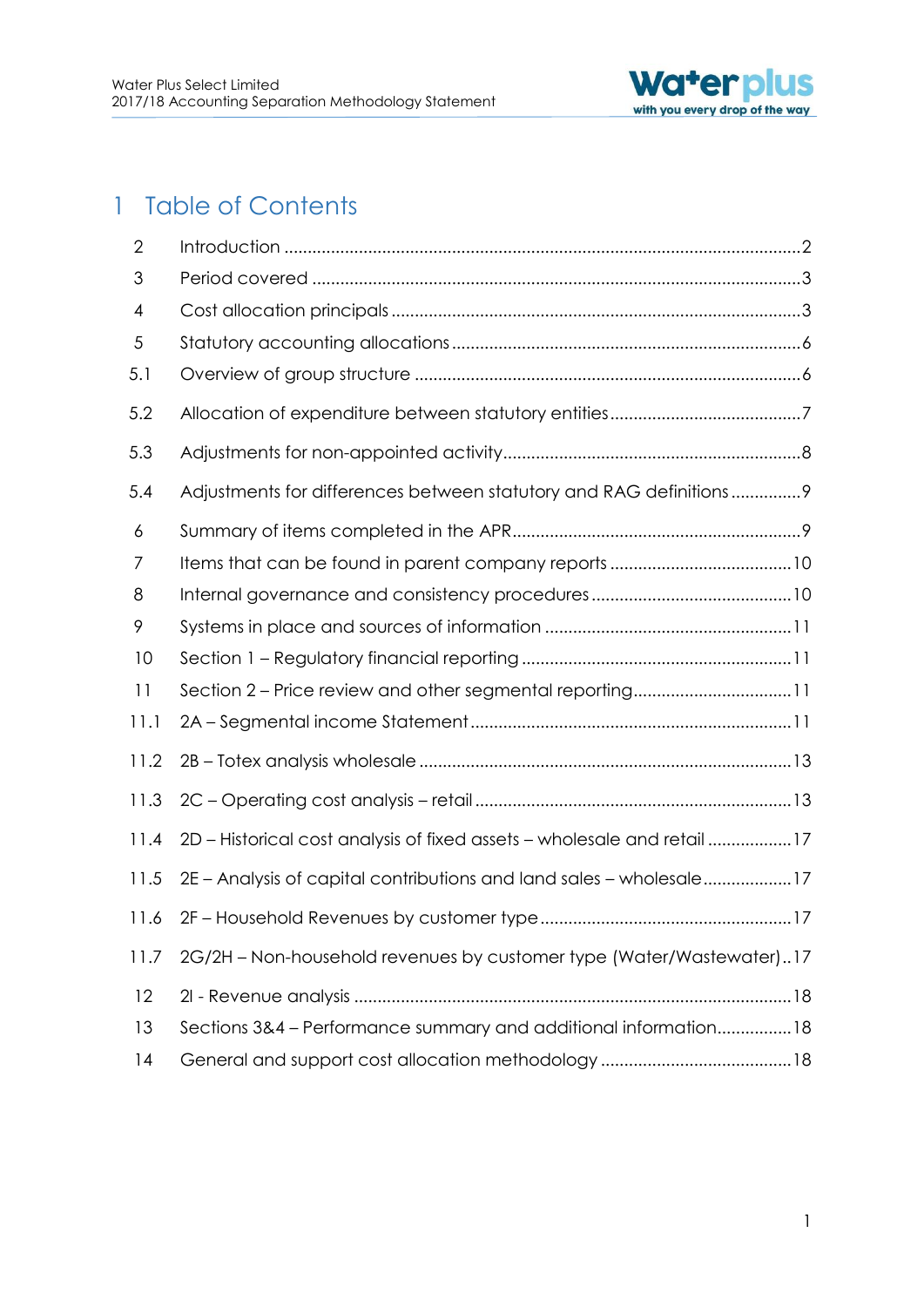

## <span id="page-2-0"></span>2 Introduction

Water Plus Group is a joint venture (JV) formed by Severn Trent Plc (ST) and United Utilities Plc (UU) in response to the market opening for non-household (NHH) retail water and waste services in England. From 1 April 2017, for the first time, all non-household (NHH) customers in England are free to choose their water and waste water retailer. To comply with new regulation around market opening and to provide the best possible service, ST and UU took the decision to exit the NHH retail market by forming the JV and transferring into it their NHH retail business. On formation, the JV also acquired Scottish Retail activity of ST and UU.

The JV was formed in 2016, obtained the necessary market clearances, and began trading on 1 June of that year. During the time between commencement of trading and the market opening on 1 April 2017 Water Plus obtained full economic rights to the NHH customers of ST and UU and acted on their behalf to bill and collect revenues from these customers and pay wholesale charges back to the relevant wholesaler. Water Plus operated under the regulated market for monopoly Water and Sewerage services and so submitted to the market regulator the relevant Annual Performance Report (APR) tables for NHH retail activity. Water Plus published one report for each licence – ST and UU. On 1 April 2017 UU exited the NHH retail market, at which point their NHH customers transferred to Water Plus and were served by them on their own Water and Sewerage Supply Licence (WSSL). However, Water Plus still operated under the ST license of appointment for ST NHH customers as ST had yet to formally exit the NHH retail market. To allow the performance of the ST license of appointment to be assessed accurately and consistently with that of other operators in the market, Water Plus prepared APR figures for its appointed NHH retail activity for the year to 31 March 2018.

This document outlines the methodology applied to complete the regulatory accounting tables of the APR for activity carried out on behalf of Severn Trent Water's appointee licence. This activity was carried out by the entity Water Plus Select Limited.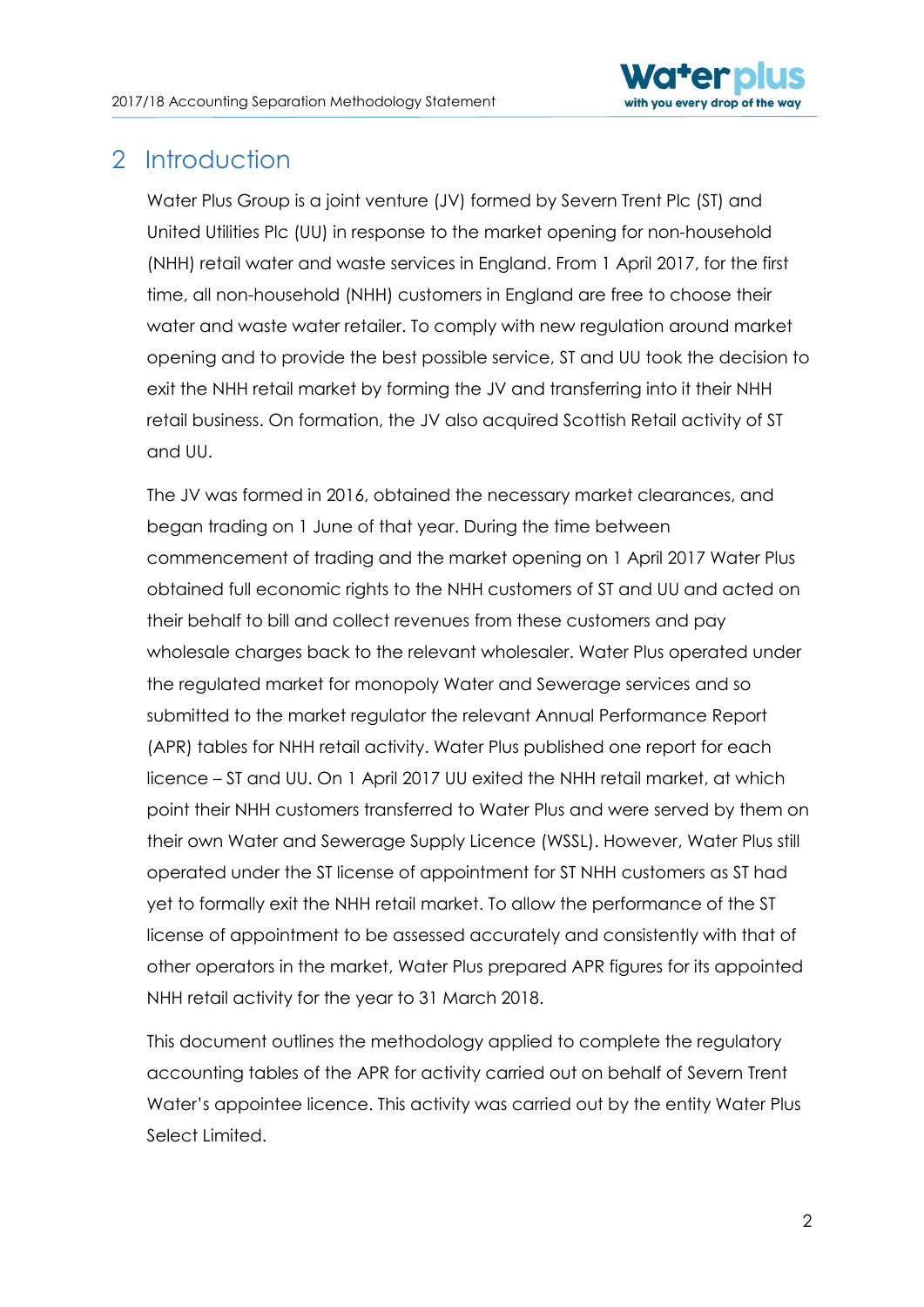

## <span id="page-3-0"></span>3 Period covered

Per the letter to OFWAT dated 6 December 2016, Water Plus is to prepare APR financial tables for each trading subsidiary that serves NHH customers under the license of appointment of Severn Trent Water (STW). These tables cover the year from 1 April 2017 to 31 March 2018.

Considering the elements of the APR, the complete picture of activity on the ST licence will be presented in accordance the table below. Dark blue figures show the elements and periods covered by the appointee licence holder, STW, and the light blue area shows the elements to be completed by Water Plus.

| Month            | Apr              | May | Jun | Jul | Aug. | Sep | Oct            | Nov | Dec | Jan | Feb | Mar |
|------------------|------------------|-----|-----|-----|------|-----|----------------|-----|-----|-----|-----|-----|
| Wholesale        | <b>ST/UU APR</b> |     |     |     |      |     |                |     |     |     |     |     |
| <b>HH</b> retail |                  |     |     |     |      |     |                |     |     |     |     |     |
| Non HH<br>retail |                  |     |     |     |      |     | <b>WPSLAPR</b> |     |     |     |     |     |

## <span id="page-3-1"></span>4 Cost allocation principals

Our approach to accounting separation applies the general principles set out in RAG 4 wherever possible. Ofwat has set out the following general principles with which accounting separation systems are required to comply.

**Transparency:** the attribution methods applied within the accounting separation system need to be transparent. This requires that the costs and revenues apportioned to each service and business unit should be clearly identifiable. The cost and revenue drivers used within the system should also be clearly explained to enable a review of their appropriateness.

Our methodology statement and accounting separation models provide transparency. Costs apportioned to each business unit are identifiable and can be traced back to our Sage ledger.

**Causality**: cost causality requires that costs (and revenues) are allocated to those activities and services that cause the cost (or revenue) to be incurred. This requires that the attribution of costs and revenues to activities and services should be performed at as granular a level as possible.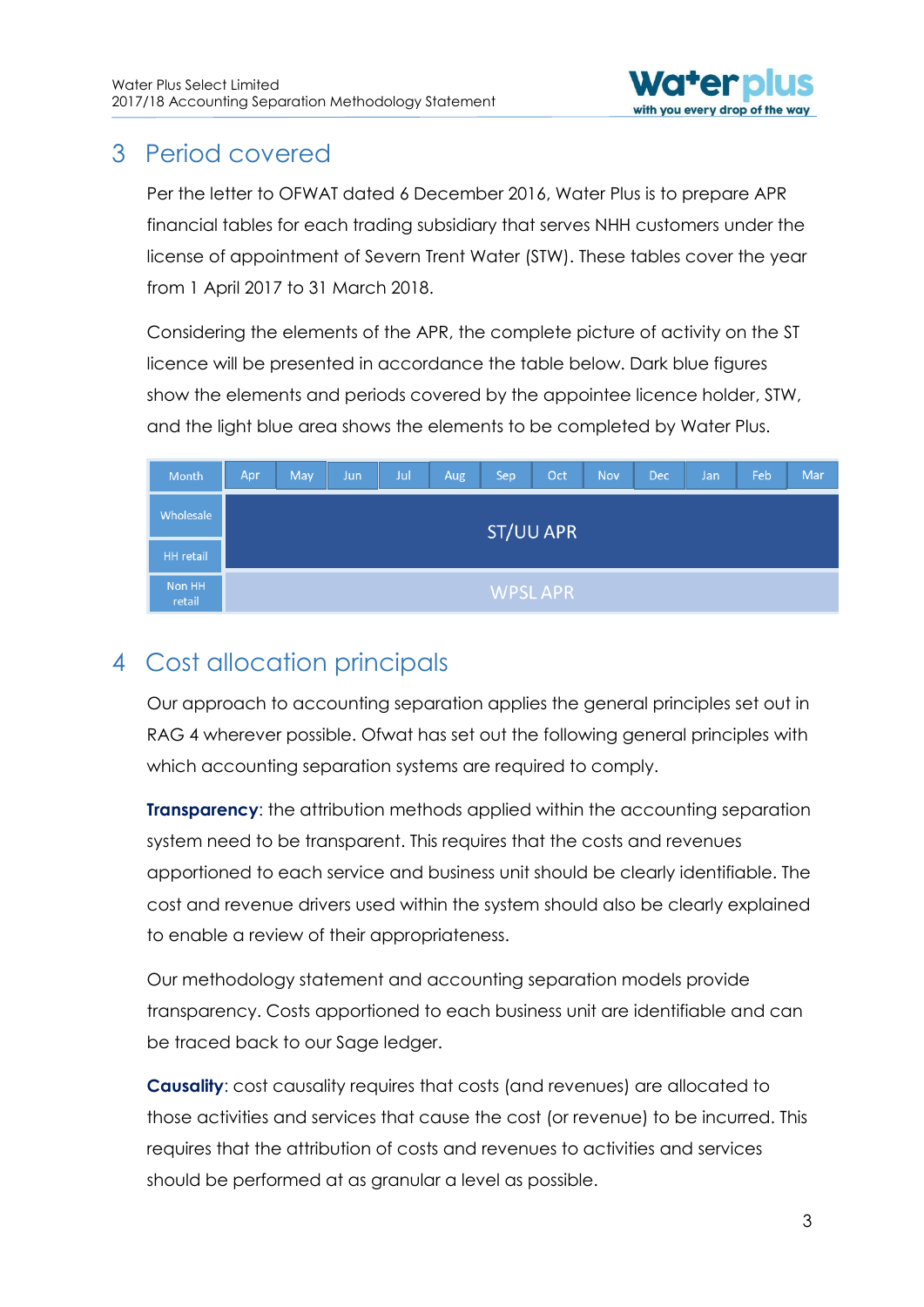

Wherever possible, bases for costs are allocated to activities that cause the cost to be incurred. Some costs are more remote from the activities being allocated across than others and so require an element of allocation. Details of these allocations are provided below.

**Non-discrimination**: the attribution of costs and revenues should not favour any business unit within the regulated company and it should be possible to demonstrate that internal transfer charges are consistent with the prices charged to external third parties.

Cost allocation bases are as non-discriminatory as possible and are not designed to favour any business unit.

**Objectivity:** the cost and revenue attribution criteria need to be objective and should not intend to benefit any business unit or service.

Cost allocation bases are as objective as possible and are not designed to favour any business unit.

**Consistency**: the cost and revenue attribution criteria should be consistent from year to year to enable meaningful comparison of information over time. Changes to the attribution methodology from year to year should be clearly justified and documented.

The method for cost allocation and the drivers applied are consistent with the prior year.

**No cross subsidy between price controls:** Following the introduction of separate binding price controls at the 2014 price review, companies cannot transfer costs between the price control units in setting prices and preparing the APR. The revenue allowance for each price control is determined by the costs specific to that particular price control. Therefore, companies should also ensure that there is no cross subsidy between price control units. In accordance with RAG 5, transfer prices for transactions between price control units should be based on market price unless no market exists, in which case transfer prices should be based on cost. There will also be instances where the transfer price for some internal services and activities should be based on cost, even though a market may exist, for example activities such as treasury, legal or payroll etc. Provided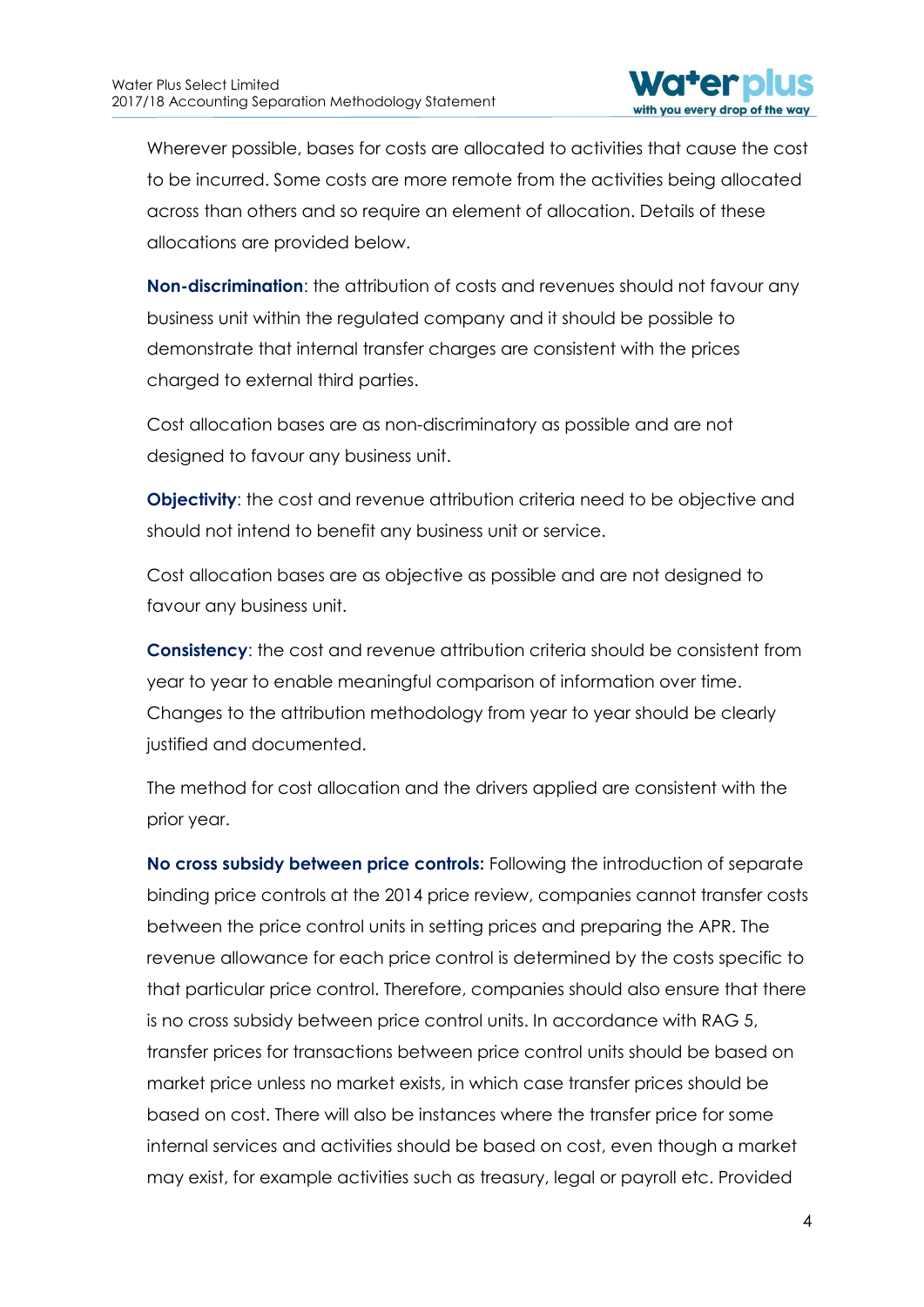

the service or activity is company specific and is being provided internally to all of the price control units, or being provided solely to both the appointed and non-appointed business, then the transfer price should be based on cost.

In line with the separate binding price controls introduced in 2014, costs are compliant with RAG 5.07 'Guideline for transfer pricing in the water and sewerage sectors.'

**Principal use:** Where possible, capital expenditures and associated depreciation should be directly attributed to one of the price control units. Where this is not possible as the asset is used by more than one service, it should be reported in the service of principal use with recharges made to the others services that use the asset reflecting the proportion of the asset used by the other services.

Water Plus only operates in one price control, but has applied the principal use principal in splitting its costs between regulated licences. Assets are held in one entity, and a recharge made to other group entities based on the usage of those assets.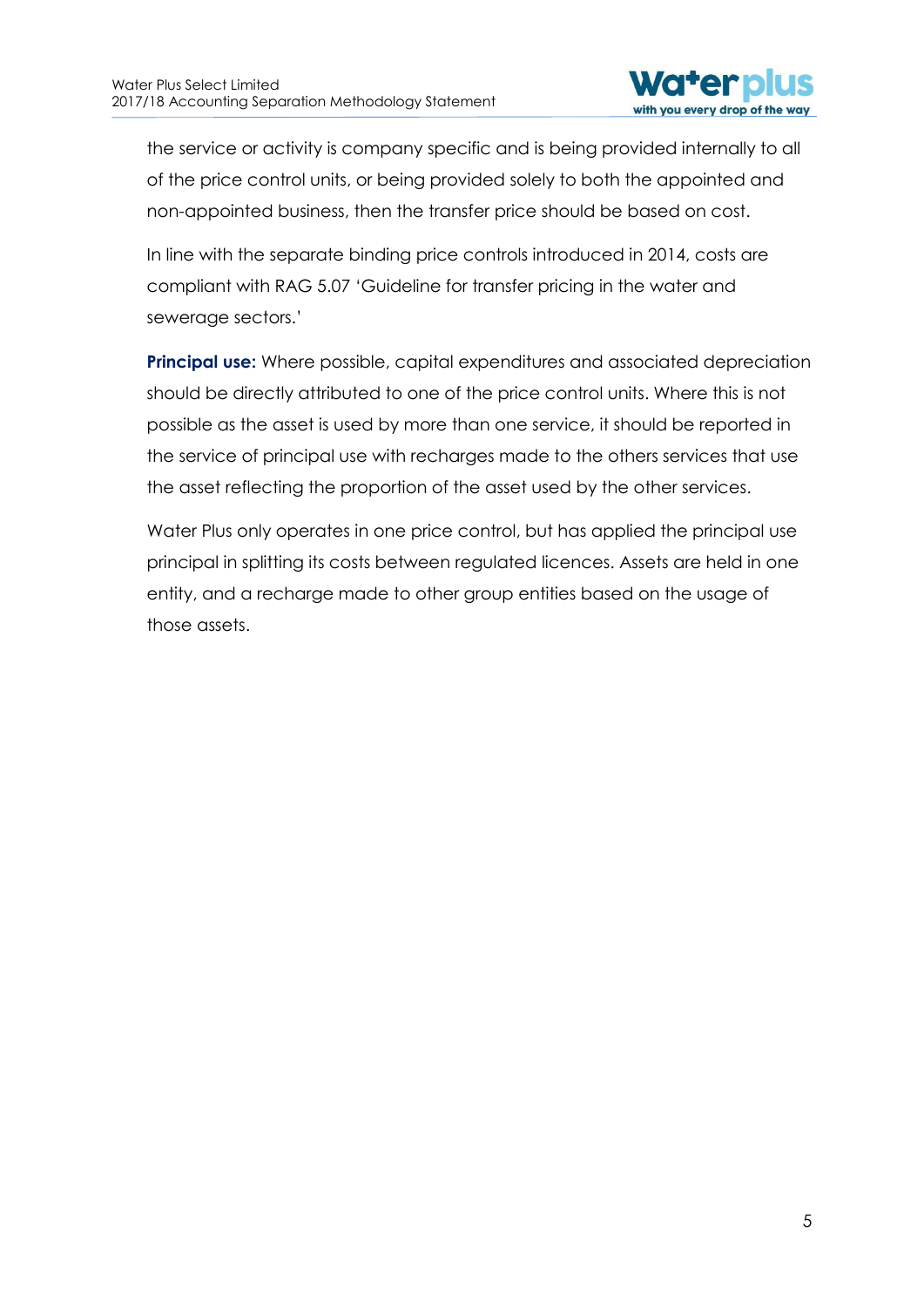

## <span id="page-6-0"></span>5 Statutory accounting allocations

### <span id="page-6-1"></span>5.1 Overview of group structure

Water Plus Group (WPGL) consists of a holding company and two trading entities; Water Plus Limited (WPL) and Water Plus Select Limited (WPSL). Each trading entity is a pre-exiting company from one of the shareholders (ST & UU) that was transferred to Water Plus as part of the joint venture formation. What is



now WPL was formerly United Utilities Water Sales Limited; It contains the assets and customers acquired from UU. What is now WPSL was formerly Severn Trent Select Limited and contains the assets and customers acquired from ST. The relevant revenues and wholesale charges are incurred in the entity in which the relevant licence sits, so Water Plus Limited contains the revenue and wholesale charge of UU's fomer nonhousehold retail customers and Water Plus Select contains the revenue and wholesale charges of ST's Non-Household Retail customers.

As part of the formation of the joint venture and separation of Water Plus from ST and UU an agreement was

reached whereby ST and UU would continue to provide various services for Water Plus until they could be carried out directly by Water Plus. These services, referred to as Transitional Service Agreements, or TSAs are charged directly to the entity to which they relate. For instance, ST charged its TSAs to WPSL and UU charged its TSAs to WPL. The agreements were drawn up in such a way as to be RAG 5 compliant.

Other expenditure, comprising overheads, costs of serving customers and support function costs are incurred in one or the other subsidiary company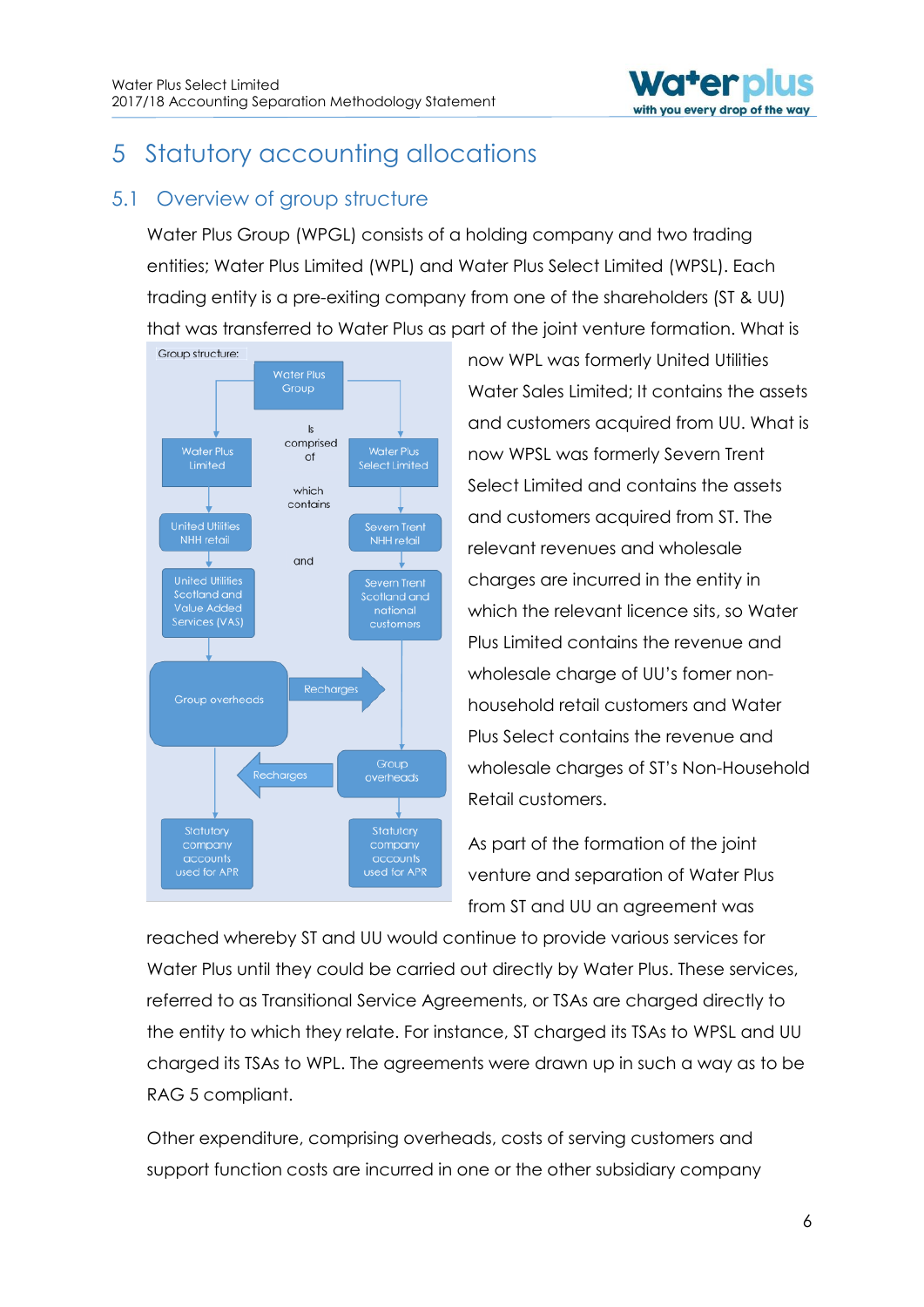

based on historical procurement activity so the service delivered does not always relate to the entity in which the cost is incurred. To obtain a view of the relevant income and cost of service for each customer book it is necessary to allocate expenditure between the two entities using a relevant cost driver.

WPSL also serves customers that have switched to Water Plus under its WSSL license, whether former STW appointed customers or new customers from out of area as well as business retail activity in Scotland. These costs also need to be allocated to the correct entity and then separated so that a view of only appointed activity can be obtained.

We first perform recharges to allocate all costs between the two statutory entities, whether appointed or not. Then, once we are happy each entity has the correct total costs we divide costs again between those activities undertaken as part of an appointed water and sewerage licence for England, and those activities that are either not regulated or covered under different regulation.

### <span id="page-7-0"></span>5.2 Allocation of expenditure between statutory entities

Revenue and wholesale charges are raised and recorded directly into the entity to which they relate. They require no further allocation or apportionment between entities.

To ensure consistency with the requirements of the APR we developed a model in which all costs of the business other than wholesale charges, which are directly attributable, are collated and undergo a series of logical steps to be allocated into the correct cost bucket. We started by listing out all costs incurred in the year using the trial balance (TB) from Sage. We then allocated these costs to the statutory cost headings listed in RAG 2.07 and used the suggested cost drivers, where possible, as our basis for allocating the cost.

Some expenditure categories need no further allocation as they directly relate to one customer book or the other and are already recognised in the correct entity for that customer book. Examples of this are TSA costs, meter reading and bad debt costs. These costs could be directly allocated to the relevant cost heading in the model without need for further apportionment or analysis.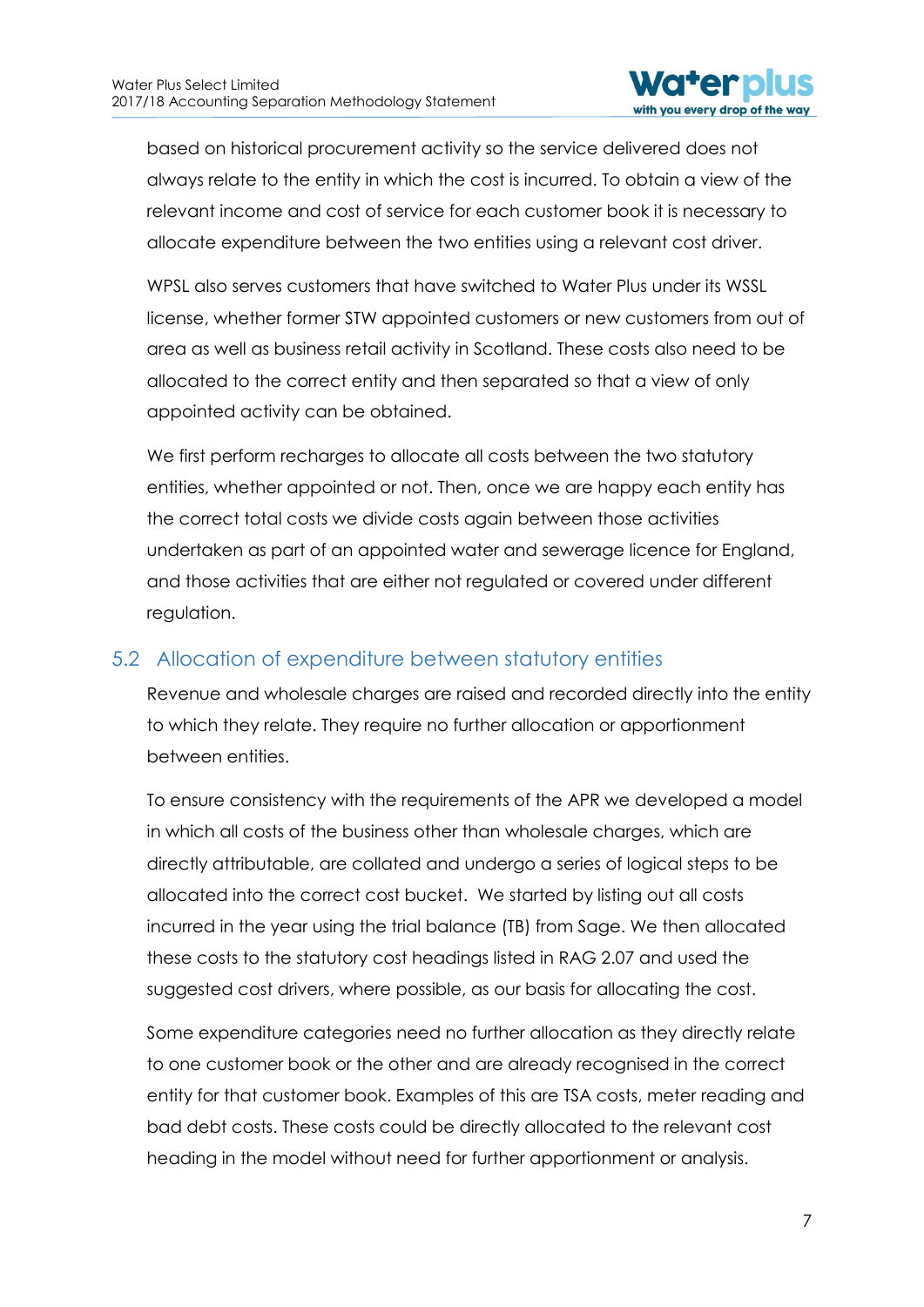

Other expenditure categories could not be directly allocated to one of these headings as the expenditure contained in the line can fall into more than one of the headings. In particular, this is true of staffing cost and business-wide overheads such as IT costs, facilities cost and depreciation. In these cases, we have taken the assumption that overheads are incurred evenly between staff of the group – each staff member used roughly the same amount of IT equipment, uses the same amount of office space and so is responsible for the same amount of heating, lighting and rates overheads. Based on this assumption we then allocated these costs into the RAG 2.07 headings based on FTE headcount in each department in the business. See section 13 for allocation of General and Support overheads.

Once all cost was split into a cost bucket heading, we then chose a suitable cost driver for allocating costs between the different entities. See section 11.3 for the metric chosen. In each case, the decision on which metric to use was guided by the suggested cost drivers listed in RAG 2.07 for the purposes of allocating costs between household and non-household activity.

We next considered any items that were directly attributable to a single entity, such as TSAs discussed above and third party spend for services such as meter reading where each region has its own licence. These costs already sat in the correct entity so no further allocation was necessary prior to allocating them to the relevant cost category. The remaining costs including the share of overheads, were split based on an appropriate cost driver recommended for that heading.

### <span id="page-8-0"></span>5.3 Adjustments for non-appointed activity

Once all costs had been allocated between entities we then split out items that related to non-appointed activities. This included Scottish activity and out-ofarea England activity. Any costs directly attributable were stripped out in their entirety. We could do this because all transactions in Sage are given a dimension flag which determines whether they are a regulated activity or not. The remaining overheads of the entity, which have a regulation flag of "mixed" cannot be directly split and were apportioned based on customer numbers. This approach was taken because most of the specific costs relating to non-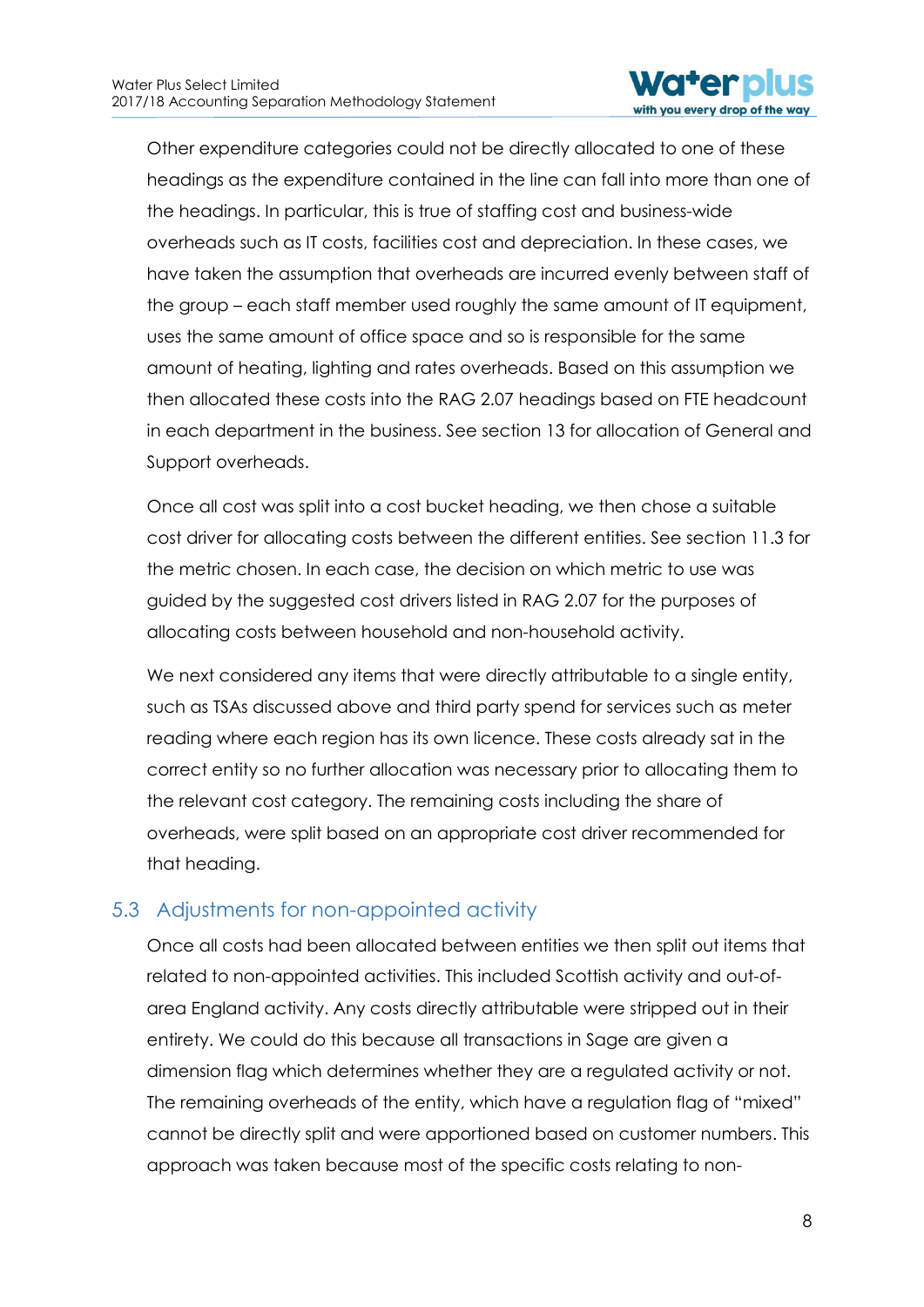

regulated activity was charged to us directly through the TSAs. The only element to be allocated between regulated and non-regulated buckets was the support costs of the business. These were split by customer number as this is a RAG-approved metric for the majority of support costs.

### <span id="page-9-0"></span>5.4 Adjustments for differences between statutory and RAG definitions

WPSL only has one adjustment for differences in statutory and RAG accounting, which is for revenue it has de-recognised in the year. We have no defined benefit pension schemes, share options or capitalised interest.

#### Revenue recognition

WPSL de-recognises revenue for customers which have outstanding debt, but from whom we have received no payment for a period of at least 36 months. We also release any revenue accrual raised against these customers. On the basis that customers who have not paid in over three years are fully provided against, the revenue write-off occurs against the bad debt charge.

## <span id="page-9-1"></span>6 Summary of items completed in the APR

WPSL has not completed all sections of the APR as it only operates in the nonhousehold retail price control and its APR is to be read in conjunction with the APR STW. The tables completed are:

| <b>Section</b> | <b>Name</b>                       | <b>Comments</b> |
|----------------|-----------------------------------|-----------------|
| 1A             | Income statement                  |                 |
| 1 B            | Statement of comprehensive income |                 |
| 1 <sup>C</sup> | Statement of financial position   |                 |
| 1D             | Statement of cash flows           |                 |
| 1E             | Net debt analysis                 |                 |
| 2A             | Segmental income statement        | NHH retail only |
| 2C             | Retail opex analysis              |                 |
| 2D             | Historic analysis of fixed assets |                 |
| 2G             | NHH water revenue                 |                 |
| 2H             | NHH waste revenue                 |                 |
| $\mathbf{2}$ l | Revenue analysis                  |                 |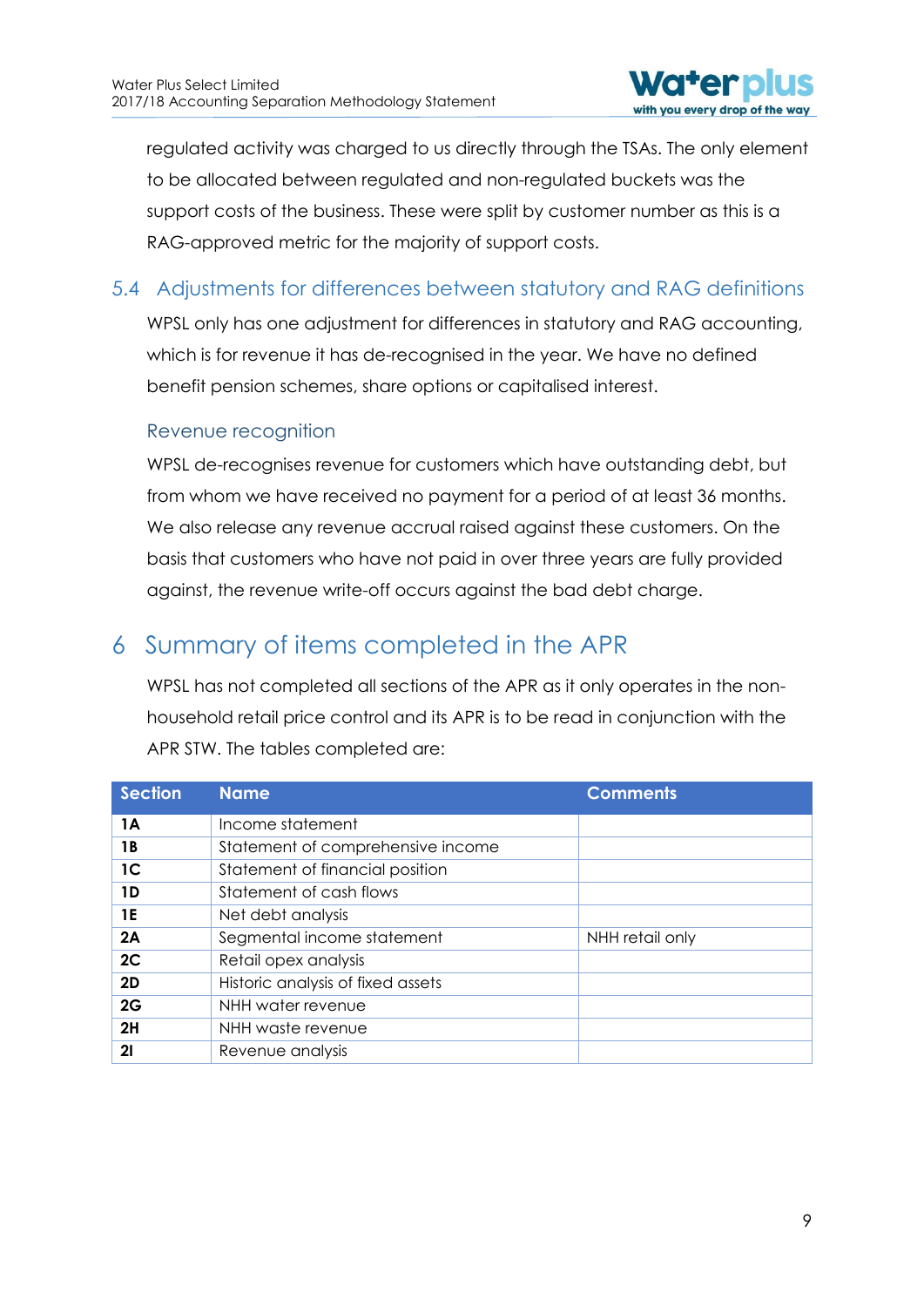

## <span id="page-10-0"></span>7 Items that can be found in parent company reports

The following tables are not relevant to WPSL. All information relating to these areas of the APR can be found in the parent company APR:

| <b>Section</b> | <b>Name</b>                                | <b>Comments</b>                                                  |
|----------------|--------------------------------------------|------------------------------------------------------------------|
| 2B             | Wholesale totex analysis                   | WP does not operate as a<br>wholesaler                           |
| <b>2E</b>      | Capital contributions and land sales       | WP receives no grants or<br>contributions towards its<br>assets. |
| 2F             | Household revenue                          | WP does not provide HH<br>water.                                 |
| 2J             | Infrastructure network reinforcement costs | WP owns no infrastructure<br>assets                              |
| 3A             | Outcome performance                        | Wholesaler specific table                                        |
| 3B             | Sub-measure performance table              | Wholesaler specific table                                        |
| 3 <sub>C</sub> | AIM table                                  | Wholesaler specific table                                        |
| 3D             | SIM table                                  | Wholesaler specific table                                        |
| <b>3S</b>      | Shadow reporting of new definition data    | Wholesaler specific table                                        |
| 4A             | Non-financial information                  | All HH related                                                   |
| 4B             | Totex analysis                             | Not relevant to NHH retail                                       |
| 4C             | <b>RCV</b>                                 | NHH retail only                                                  |
| 4D             | Wholesale water totex analysis             | Not relevant to NHH retail                                       |
| 4E             | Wholesale waste-water totex analysis       | Not relevant to NHH retail                                       |
| 4F             | Household opex analysis                    | Not relevant to NHH retail                                       |
| 4G             | Current cost income statement              | Not relevant to NHH retail                                       |
| 4H             | <b>Financial metrics</b>                   | WP has no RCV so cannot<br>complete these metrics                |
| 41             | <b>Financial derivatives</b>               | WP holds no derivatives                                          |

## <span id="page-10-1"></span>8 Internal governance and consistency procedures

Information relating to cost allocations is prepared by the Management Accountant for operating costs. Income tables are prepared by the income and debt Management Accountant. These figures are prepared in a model, which is reviewed by the Financial Controller.

Information is input into the APR tables by the Financial Accountant using the TB from the statutory accounts and extracts from the costs and income models. All items of cost and income are reconciled back to the TB before posting. The templates undergo a review by the Financial Controller prior to being published.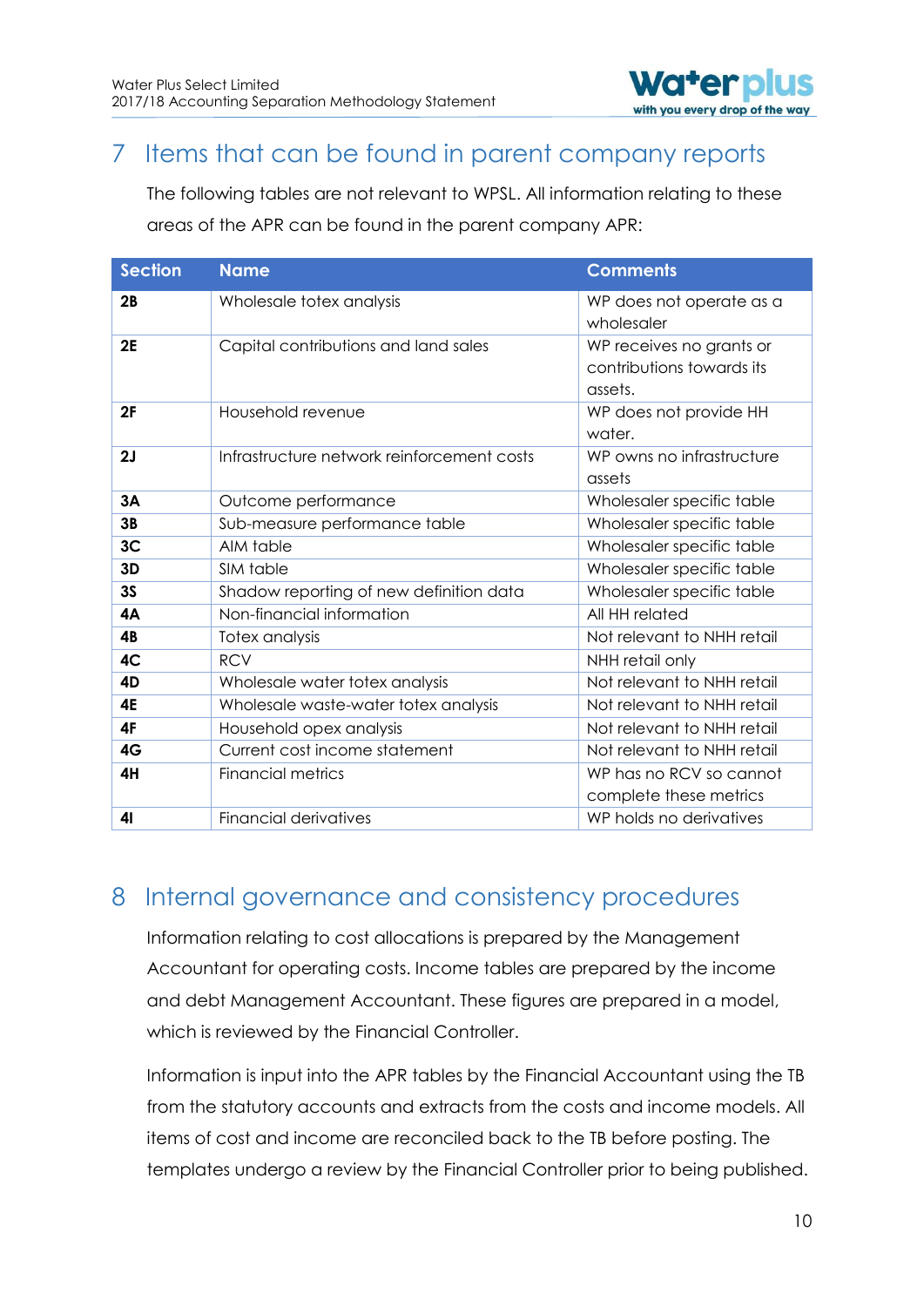

Fixed asset numbers are taken directly from the fixed asset register by the Financial Accountant and are reconciled to the TB as part of the preparation of the financial tables.

## <span id="page-11-0"></span>9 Systems in place and sources of information

We obtain information from various sources. The primary source of information was the trial balance (TB) taken from Sage. This provided the base income and cost information categorised based on the nature of the income or cost. Supplementary information for use in the revenue analysis and to help with cost allocations was obtained from our billing system, MECOMS.

## <span id="page-11-1"></span>10 Section 1 – Regulatory financial reporting

Information from this section was taken from the extended trial balance (ETB) used to prepare our statutory accounts. The ETB was the TB from Sage plus the addition of various presentational adjustments made for statutory reporting purposes. The adjustment for revenue recognition was one of the ETB journals, this was added back as a statutory to RAG adjustment in the section 1 tables. All non-regulated activity calculated per the methodology outlined in section 5 above was removed in the non-appointed columns of these tables to leave a RAG-compliant, appointed business total in the right-most column.

## <span id="page-11-2"></span>11 Section 2 – Price review and other segmental reporting

## <span id="page-11-3"></span>11.1 2A – Segmental income Statement

The segmental income statement analyses appointed activity down to operating profit between price control segments and any recharges made between segments for use of fixed assets.

WPSL only contains activity sitting within the non-household retail segment as only this element of operations has been transferred from STW. Any columns relating to other price controls have been marked n/a as shown in the example below: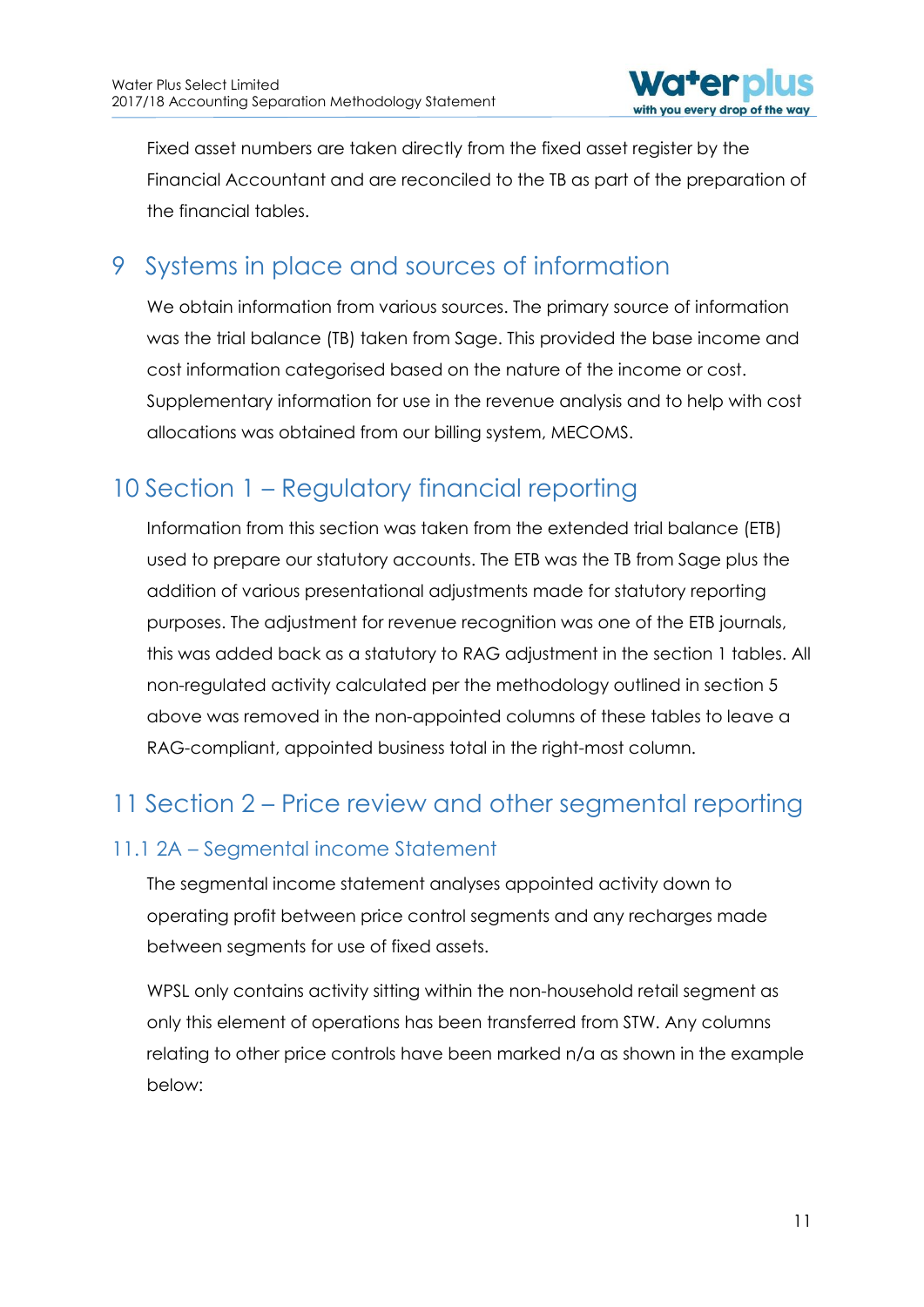

|                                   | <b>Current year</b> |                   |           |                |   |  |
|-----------------------------------|---------------------|-------------------|-----------|----------------|---|--|
|                                   | Retail              |                   | Wholesale | Total          |   |  |
|                                   | Household           | Non-<br>household | Water     | Waste<br>water |   |  |
|                                   |                     |                   |           |                |   |  |
| Revenue - price control           |                     | ı                 |           |                | с |  |
| Revenue - non price control       |                     |                   |           |                | с |  |
| Operating costs                   |                     |                   |           |                | с |  |
| Other operating income            |                     | ı                 |           |                | с |  |
| Operating profit before recharges | Ž                   | c                 | Ċ         |                | c |  |
|                                   |                     |                   |           |                |   |  |
| Recharges from other segments     |                     |                   |           |                | с |  |
| Recharges to other segments       |                     | ı                 |           |                | с |  |
| <b>Operating profit</b>           | C                   | c                 | Ċ         |                | с |  |
|                                   |                     |                   |           |                |   |  |
| Surface water drainage rebates    |                     |                   |           |                | ı |  |
|                                   |                     |                   |           |                |   |  |

#### Revenue price control

The price control revenue is retrieved from table 2I Revenue analysis and wholesale control reconciliation. This table analyses revenue between Wholesale Water and Waste-water charges and retail revenue by Retail household and Retail Non-Household, of which only Retail non-household is relevant to Water Plus Limited. Refer to table 2I for allocation methodology.

#### Revenue non-price control

WPSL has no appointed revenue which is not governed by price control. We analysed appointed revenue against the income categorisation table in Appendix 1 of RAG4.07 and concluded that as a business, WPSL offers none of the services listed.

#### Operating costs

Operating costs are those disclosed in table 2C. See table 2C notes for details of how these costs have been allocated.

#### Other operating income

WPSL does not have any other operating income other than its appointed revenue.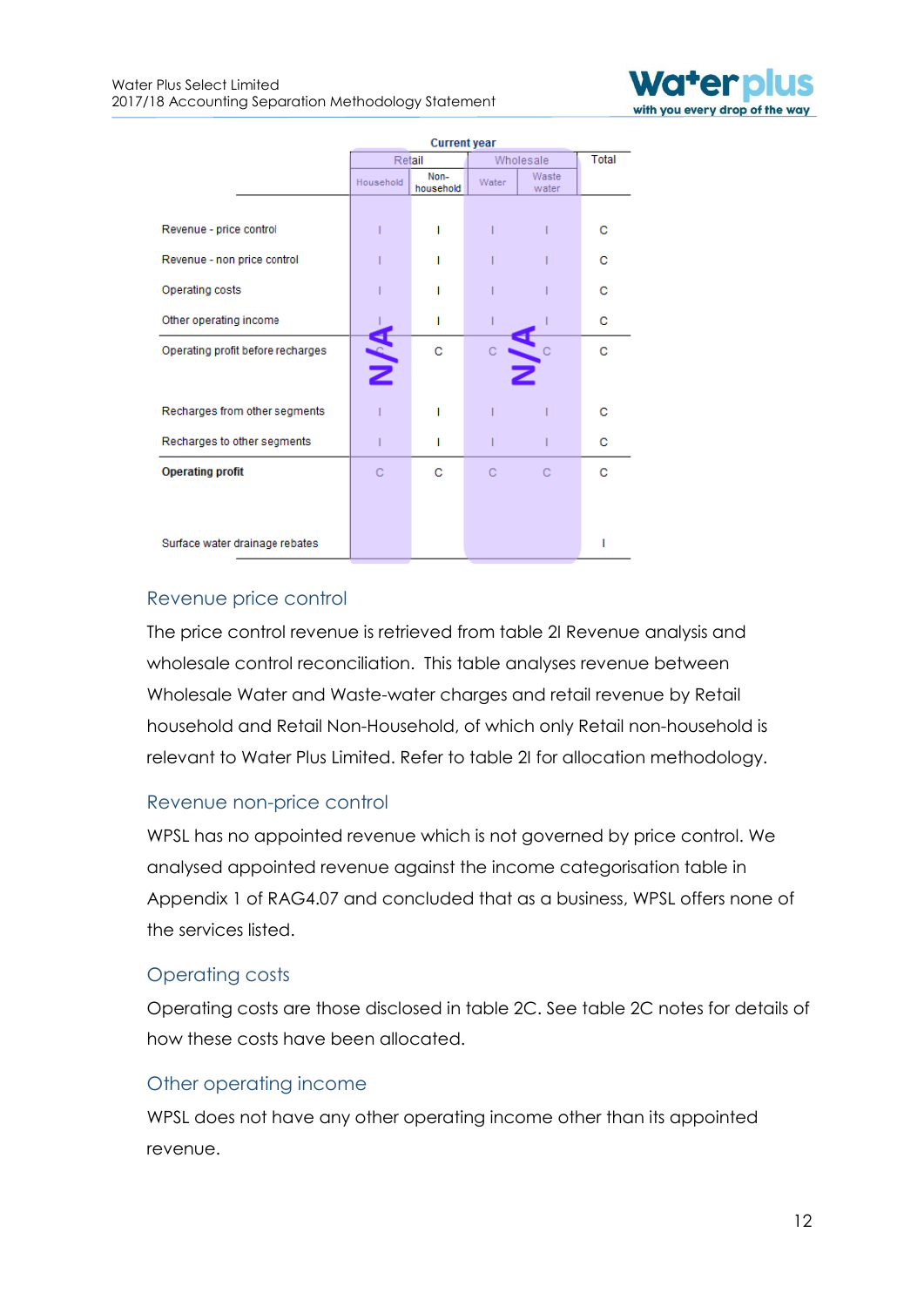

#### Recharges to/from other segments

WPSL only operates in one segment, therefore no recharges are raised.

#### Surface water drainage rebates

WPSL has no surface water drainage rebates.

### <span id="page-13-0"></span>11.2 2B – Totex analysis wholesale

This table is not applicable to WPSL as the company only operates in the retail non-household segment so has no wholesale activity.

### <span id="page-13-1"></span>11.3 2C – Operating cost analysis – retail

As discussed above, costs are allocated into their relevant cost bucket as part of the allocation of costs between entities (and in turn between appointee licences). See section 5.2.

For each cost an appropriate driver was chosen using the hierarchy of relevant cost drivers in RAG 2.06. For each cost bucket, we were able to choose a driver from those suggested in the standard. Descriptions of how we acquired values for each cost driver are covered above. The driver applied to each cost and an explanation where we have deviated from the first-choice suggestion of cost driver is given below:

| <b>Heading per Pro</b><br>forma <sub>2C</sub> | Cost                                                 | Cost driver recommended (where<br>cost cannot be directly attributed)                                                                                                | Cost driver adopted<br>by Water Plus |
|-----------------------------------------------|------------------------------------------------------|----------------------------------------------------------------------------------------------------------------------------------------------------------------------|--------------------------------------|
| Customer services                             | Billing                                              | Number of bills raised                                                                                                                                               | Number of bills<br>raised            |
| Customer services                             | Payment handling,<br>remittance and cash<br>handling | Number of payments received                                                                                                                                          | Amount of cash<br>collected          |
| Customer services                             | Charitable trust<br>donations                        | n/a                                                                                                                                                                  | n/a                                  |
| Customer services                             | Vulnerable customer<br>schemes                       | n/a                                                                                                                                                                  | n/a                                  |
| Customer services                             | Non-network<br>customer enquiries<br>and complaints  | In order of preference:<br>1. Time spent on non-network<br>customer enquiries and<br>complaints.<br>2. volume of non-network<br>customer enquiries and<br>complaints | Number of<br>complaints calls        |
| Customer services                             | Network customer<br>enquiries and<br>complaints      | In order of preference:<br>1. Time spent on network customer<br>enquiries and complaints.<br>2. volume of network customer<br>enquiries and complaints               | Number of<br>complaints calls        |
| Customer services                             | Investigatory visits/first<br>visit to the customer  | In order of preference:<br>1. Time spent on investigatory visits<br>2. volume of investigatory visits                                                                | n/a                                  |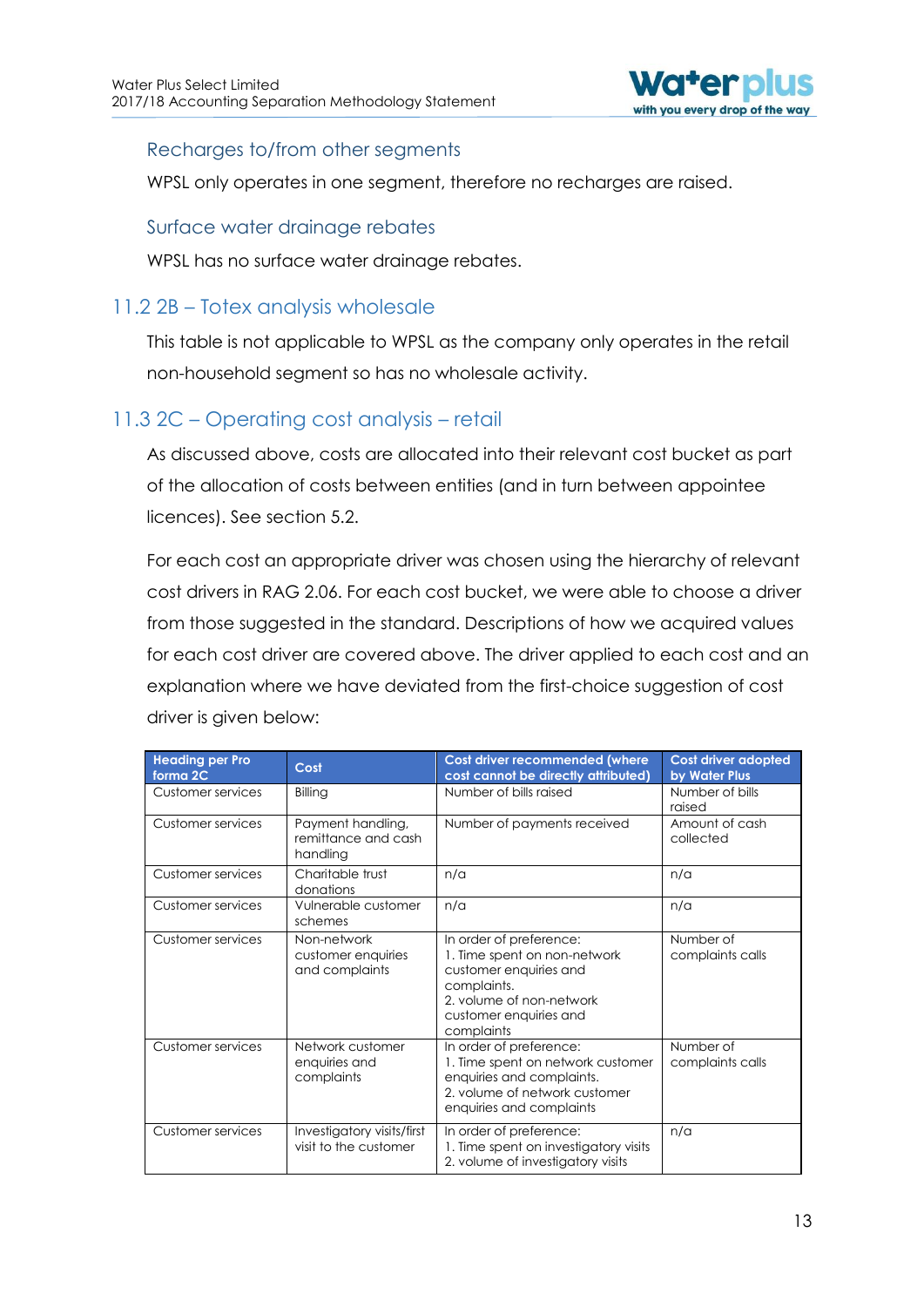

| <b>Heading per Pro</b><br>forma <sub>2C</sub> | Cost                                                                       | Cost driver recommended (where<br>cost cannot be directly attributed)                                                                                                                                  | Cost driver adopted<br>by Water Plus |
|-----------------------------------------------|----------------------------------------------------------------------------|--------------------------------------------------------------------------------------------------------------------------------------------------------------------------------------------------------|--------------------------------------|
| Customer services                             | Other customer<br>services                                                 | In order of preference:<br>1. Time (based on timesheets)<br>2. Appropriate cost driver (based<br>on nature of cost)<br>3. Customer numbers                                                             | Number of calls                      |
| Debt management                               | Debt management                                                            | Debt outstanding for more than 30<br>days (that is, not current debt)                                                                                                                                  | Amount of cash<br>collected          |
| Doubtful debts                                | Doubtful debts                                                             | n/a - direct attribution on a<br>customer type (meaning<br>household or non-household)<br>specific basis                                                                                               | Direct split from<br>general ledger  |
| Meter reading                                 | Meter reading                                                              | In order of preference:<br>1. Time (based on timesheets)<br>2. Number of meter reads<br>factored by scheduling an<br>allowance for average time<br>taken.<br>3. Number of meter reads                  | Direct split from<br>general ledger  |
| Services to<br>developers                     | Services to<br>developers                                                  | n/a - direct attribution to non-<br>household                                                                                                                                                          | n/a                                  |
| Other operating<br>expenditure                | Disconnections and<br>reconnections                                        | n/a - direct attribution to non-<br>household                                                                                                                                                          | <b>Total Customer</b><br>numbers     |
| Other operating<br>expenditure                | Demand-side water<br>efficiency initiatives                                | Direct allocation where initiatives<br>are specific to non-household,<br>otherwise customer numbers                                                                                                    | <b>Total Customer</b><br>numbers     |
| Other operating<br>expenditure                | Customer-side leaks                                                        | Directly attributable on a job<br>specific basis                                                                                                                                                       | <b>Total Customer</b><br>numbers     |
| Other operating<br>expenditure                | Other direct costs                                                         | In order of preference:<br>1. Time (based on timesheets)<br>2. Appropriate cost driver (based<br>on nature of cost) where time<br>basis is not possible and there is<br>not an obvious cost driver.    | <b>Total Customer</b><br>numbers     |
| Other operating<br>expenditure                | General and support<br>- IT costs                                          | In order of preference:<br>1. An appropriate cost driver<br>depending on the nature of IT<br>costs.<br>2. Number of computers and<br>mobile devices (where there is not<br>an appropriate cost driver) | <b>Total Customer</b><br>numbers     |
| Other operating<br>expenditure                | General and support<br>- Motor vehicles                                    | In order of preference:<br>1. Number of motor vehicles<br>2. Customer numbers                                                                                                                          | <b>Total Customer</b><br>numbers     |
| Other operating<br>expenditure                | General and supoprt<br>- Finance, HR, Payroll,<br>General<br>Management    | In order of preference:<br>1. Time (based on timesheets)<br>2. FTEs<br>3. Customer numbers                                                                                                             | <b>Total Customer</b><br>numbers     |
| Other operating<br>expenditure                | Executive directors'<br>remuneration                                       | In order of preference:<br>1. Time (based on timesheets)<br>2. Management estimate (with<br>supporting commentary)                                                                                     | <b>Total Customer</b><br>numbers     |
| Other operating<br>expenditure                | Non-executive<br>directors'<br>remuneration                                | In order of preference:<br>1. Time (based on timesheets)<br>2. Management estimate (with<br>supporting commentary ie time<br>spent to board meetings)                                                  | Total Customer<br>numbers            |
| Other operating<br>expenditure                | General and support<br>- Facilities, buildings /<br>grounds<br>maintenance | In order of preference:<br>1. Floor space<br>2. FTEs<br>3. Customer numbers                                                                                                                            | <b>Total Customer</b><br>numbers     |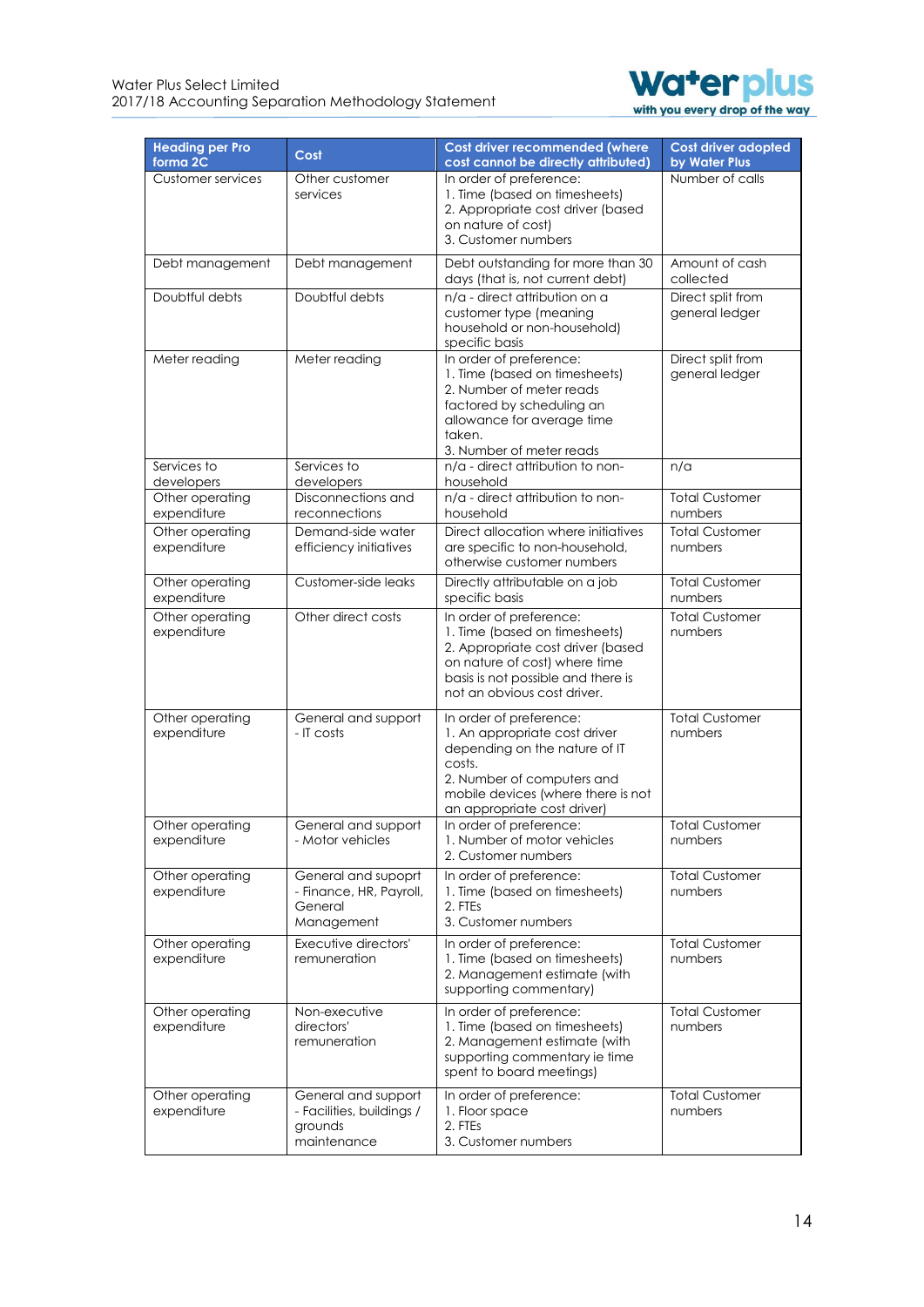

| <b>Heading per Pro</b><br>forma <sub>2C</sub> | Cost                                             | <b>Cost driver recommended (where</b><br>cost cannot be directly attributed)                                                                            | Cost driver adopted<br>by Water Plus |
|-----------------------------------------------|--------------------------------------------------|---------------------------------------------------------------------------------------------------------------------------------------------------------|--------------------------------------|
| Other operating<br>expenditure                | General and support-<br>insurance                | FTEs for employers/employees<br>liability of more appropriate cost<br>driver for other types of insurance                                               | <b>Total Customer</b><br>numbers     |
| Other operating<br>expenditure                | Other general and<br>support costs               | In order of preference:<br>1. Appropriate cost driver (based<br>on nature of cost) where there is<br>not an obvious cost driver.<br>2. Customer numbers | <b>Total Customer</b><br>numbers     |
| Other operating<br>expenditure                | Other business<br>activies (regulation<br>costs) | In order of preference:<br>1. Appropriate cost driver (based<br>on nature of cost) where there is<br>not an obvious cost driver.<br>2. Customer numbers | <b>Total Customer</b><br>numbers     |
| Other operating<br>expenditure                | Local authority rates                            | In order of preference:<br>1. Floor space<br>2. FTEs<br>3. Customer numbers                                                                             | <b>Total Customer</b><br>numbers     |
| Third prty services                           | Third Party services                             | Direct attribution where possible.<br>Otherwise appropriate cost driver<br>based on nature of cost.                                                     | <b>Total Customer</b><br>numbers     |
| Depreciation                                  | Depreciation                                     | Per section 2.3 of RAG 2                                                                                                                                | <b>Total Customer</b><br>numbers     |

Key decisions made in deciding upon cost driver to use and allocation of costs were:

### Payment handling, remittance and cash handling

WPSL is a new business, we are developing our suite of Management Information, which currently does not report number of payments received. Instead we have used the value of the payments received on the basis that given the size of the two customer books, variety of billing frequencies and payment types, the value of cash received is a reasonable proxy for number of payments received.

Charitable trust donations and vulnerable customer schemes WPSL does not currently engage in this activity.

#### Network and non-network customer enquiries and complaints

It is assumed that there is an aggregation here between retail and non-retail. WPSL received calls for network matters, which were passed on to the relevant wholesaler. In return, wholesalers took calls relating to retailers and passed these on to Water Plus. Other than General Standards of Service, for which there is a formal recharging mechanism, there is no formal mechanism for recharging these costs to a wholesaler. As WPSL operates only in the Retail NHH segment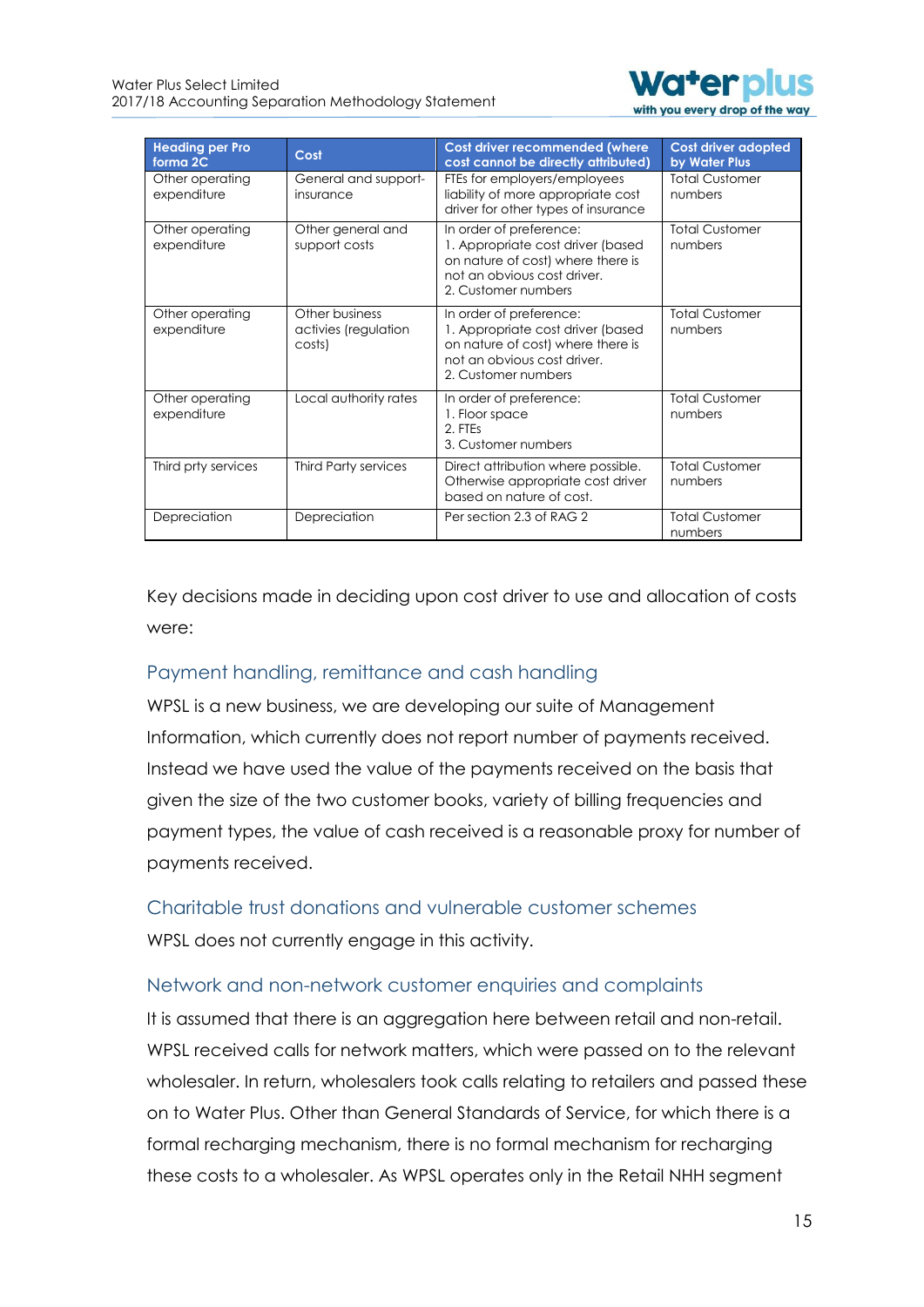

any admin costs relating to handling network enquiries have been left in the NHH segment.

#### Debt management

We have used cash collected as a metric for debt management as this is representative of the amount of time spent by staff on the activity.

### Doubtful debts and meter reading

All of these costs are already directly split by entity and all relate solely to Retail NHH so there is no need for further apportionment; bad debt because it is an internal calculation specific to each entity, meter reading because it is a service provided by a third party and a different contractor is employed for each region covered by an appointee licence.

#### Services to developers

The admin cost of services to developers is classified as a non-household retail cost by Ofwat, but this service has remained with the wholesaler so there are no costs to show in Water Plus. No recharges have been raised between the wholesaler and Water Plus for this service as costs are recovered by the wholesaler. For services to developers performed under this appointee licence see the APR of STW.

### Disconnections and reconnections

RAG 2 states that all this cost is directly attributable to NHH. In the case of Water Plus, we need to further allocate the cost between work carried out on the United Utilities or Severn Trent licence. A proportion of the cost can be directly, however the element not directly attributable, such as the element relating to overheads has been split between entity based on customer numbers.

### Customer-side leaks

Water Plus has not engaged in this activity. This service has been carried out by the wholesaler and is recorded as a NHH retail activity in their APR.

#### Other operating expenditure

We used customer numbers as the cost driver for all Other operating expenditure categories. We did this because WPSL is a customer-driven business and it is the service of these customers that drives our costs more than any other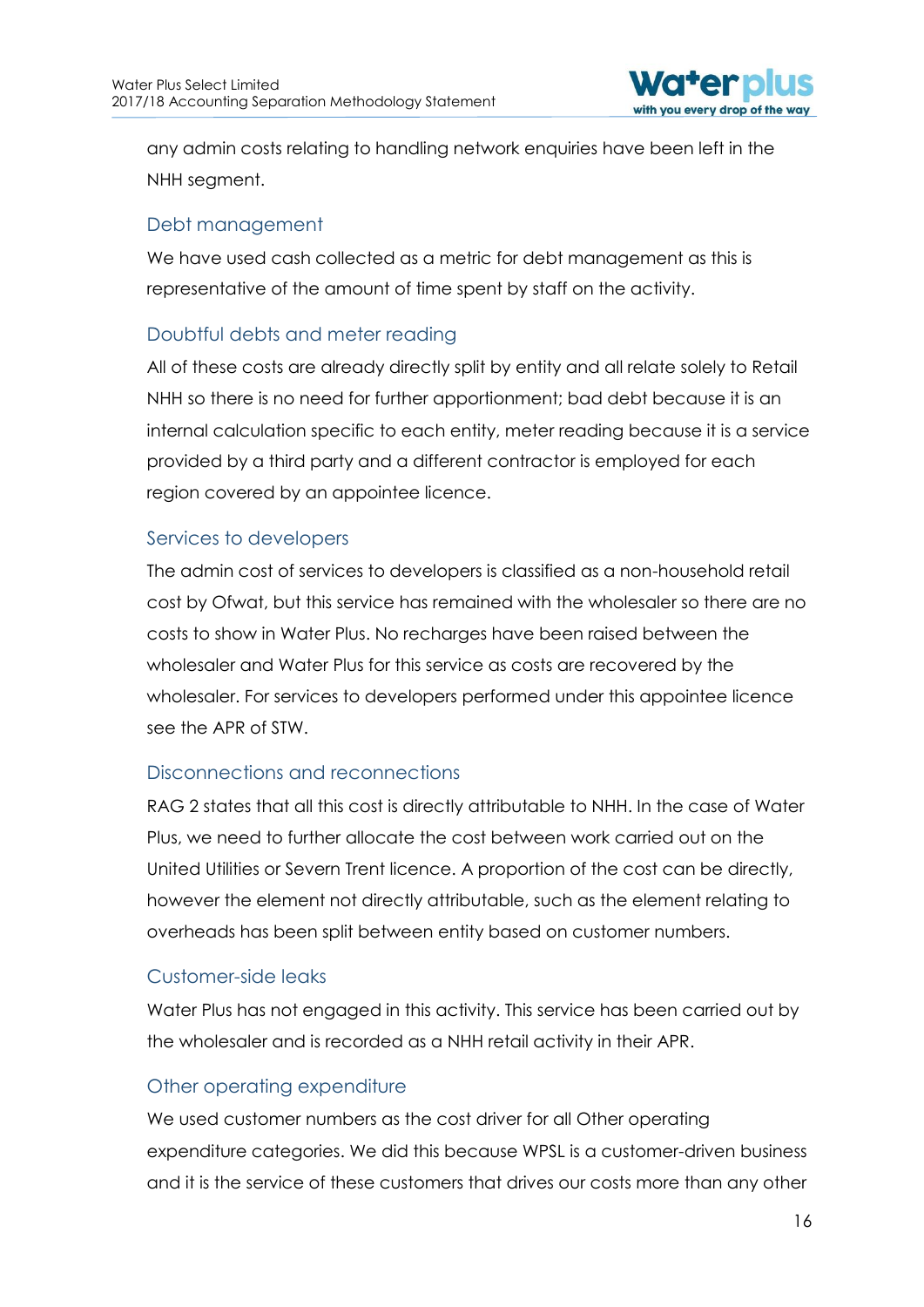

factor. The number of customers dictates the software we need as a business, the number of staff needed to service them, and by virtue of this, the level of property and overhead costs we must incur. Other suggested drivers, such as floor space or timesheets provide a less direct view of how the cost should be apportioned.

### <span id="page-17-0"></span>11.4 2D – Historical cost analysis of fixed assets – wholesale and retail

All fixed assets relate to retail activities so have been disclosed in this table as such.

### <span id="page-17-1"></span>11.5 2E – Analysis of capital contributions and land sales – wholesale

This table has not been prepared as Water Plus engages in no wholesale activity, does not receive grants and owns no land.

#### <span id="page-17-2"></span>11.6 2F – Household Revenues by customer type

This table has not been prepared as Water Plus engages in no household activity.

### <span id="page-17-3"></span>11.7 2G/2H – Non-household revenues by customer type

### (Water/Wastewater)

#### 2G/H Total non-default tariffs

There are no appointee customers served by Water Plus Select on non-default tariffs.

#### 2G/H Default tariffs

The methodology we apply to calculate the tariff band information for default tariffs used data from the Sage general ledger and from our Scheme of Charges submission to allocate revenue to the correct bands.

The Scheme of Charges splits out the proportion of our revenue occurring from each tariff. The same tariffs are mapped within the Mecoms billing system, which in turn feeds the general ledger in sage. By mapping the proportions of revenue per the Scheme of Charges by tariff, we then apply the same proportion to the relevant general ledger lines in Sage to split out total revenue by tariff band. Some general ledger lines can be matched in their entirety to a tariff band, for instance the "Unmeasured water" general ledger line maps directly into band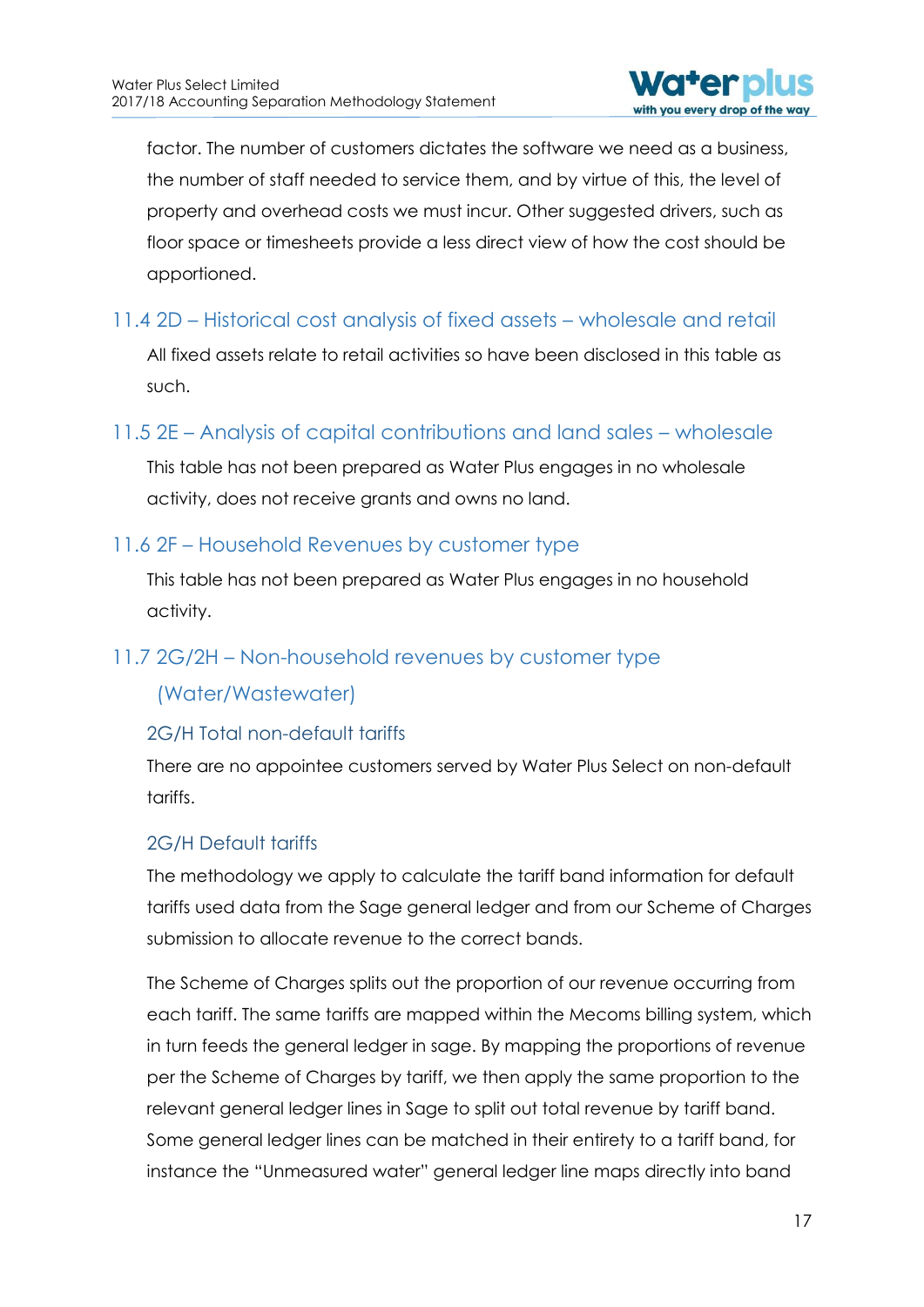

19 "Water: unmeasured and 0-5 Ml/a". Where a direct map cannot be established, for instance "Measured water" could contain revenue for customer with measured water from 0-50Ml/a, and thus some revenue relating to both band 19 and band 20. In these cases, the Scheme of Charges proportions were used to split revenue accordingly. This ensured an accurate split of revenues, retail and wholesale, into the correct band. This method allowed us to allocate both billed and unbilled revenue into the correct band.

## <span id="page-18-0"></span>12 2I - Revenue analysis

All information for Table 2I is compiled from the same income tables as 2G and 2H. For unmeasured water income, we used only the unmeasured water information from Sage. The sum total of measured water was the total revenue for measured water per table 2G less the measured amount recorded in Sage. The same approach was taken with wastewater.

There are no non-standard tariffs for the customers served by WPSL. All other income from each table is measured income.

Final checks are carried out to check that each of the individual tables total up to the revenue total in 2I. For wholesale, retail and total income each total in table 2I should come back to the combined total of 2G and 2H, as well as the overall total coming back to the same as the statutory regulatory total.

# <span id="page-18-1"></span>13 Sections 3&4 – Performance summary and additional information

These sections have not been prepared by Water Plus. Where relevant, Water Plus has provided information to STW sufficient to allow it to prepare the necessary disclosures for these sections.

## <span id="page-18-2"></span>14 General and support cost allocation methodology

We define general and support costs as all facilities costs of the business. These are identifiable from the expenditure categories from our Sage ledger. We allocate these based on departmental headcounts on the basis that each